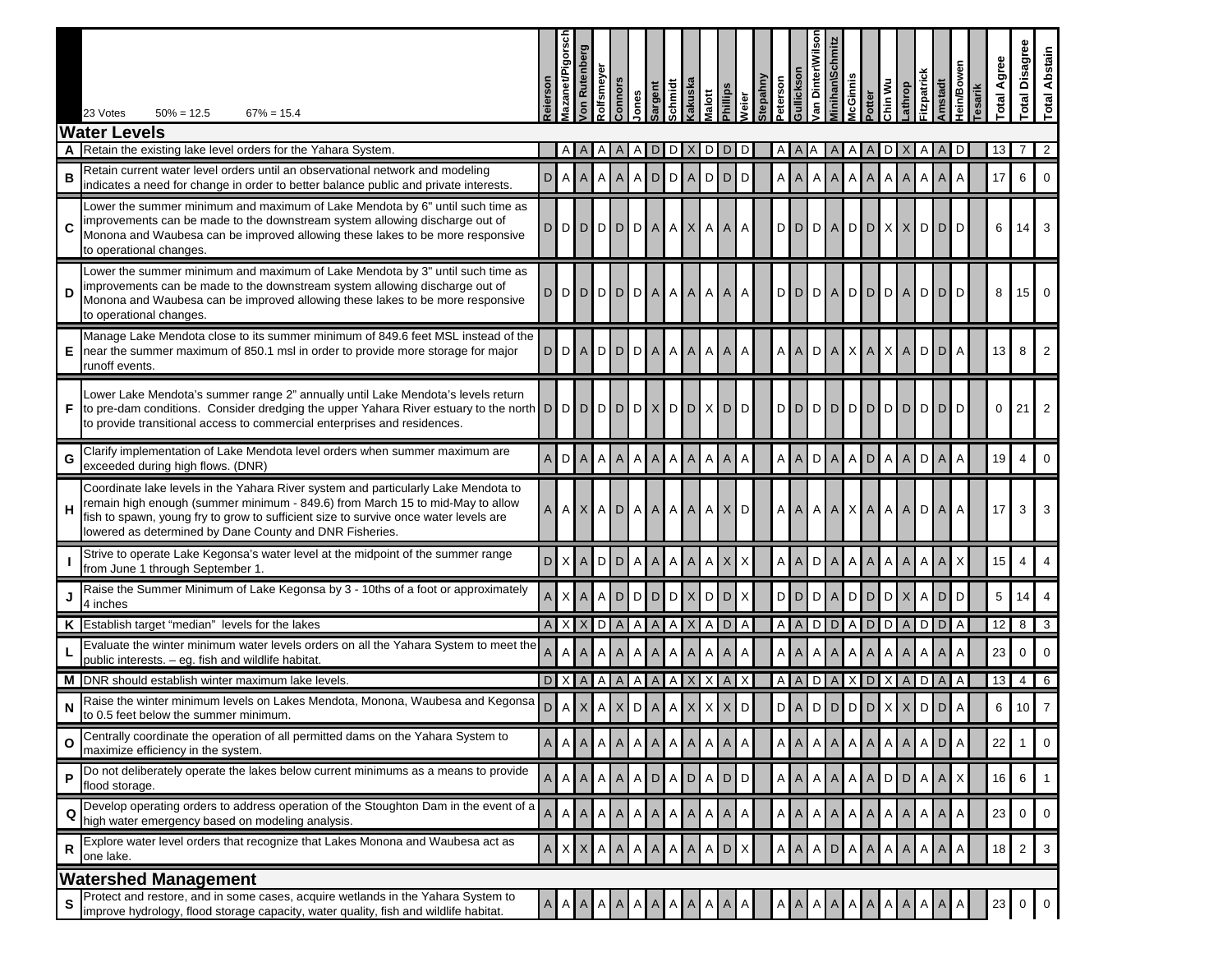|           | 23 Votes<br>$50\% = 12.5$<br>$67\% = 15.4$                                                                                                                                                                                                                                                                                                           | <b>Reiersor</b> | <b>Mazanet/F</b> | Ruter<br>Jon    | Rolfsmeye                 | <b>Connors</b> | lones          | Sargent     | Kakuska<br>Schmidt                          | <b>Malott</b>  | <b>Phillips</b> | Weier | Stepahny | Peterson | Van Dinter\Wilso<br>llicksol | dinihan\Sc                     | <b>McGinnis</b> | Potter      | Chin Wu                                             | athrop         | Fitzpatrick     | <b>Amstadt</b> | <b>Hein/Bow</b> | esarik | Agree<br>otal   | <b>Total Disagree</b> | Abstain<br>Total |
|-----------|------------------------------------------------------------------------------------------------------------------------------------------------------------------------------------------------------------------------------------------------------------------------------------------------------------------------------------------------------|-----------------|------------------|-----------------|---------------------------|----------------|----------------|-------------|---------------------------------------------|----------------|-----------------|-------|----------|----------|------------------------------|--------------------------------|-----------------|-------------|-----------------------------------------------------|----------------|-----------------|----------------|-----------------|--------|-----------------|-----------------------|------------------|
|           | Convene a technical advisory group to determine if it is technically and economically<br>feasible to increase the infiltration above the infiltration standard for new development<br>and redevelopment.                                                                                                                                             |                 |                  | X A             | D                         | $\mathsf{A}$   | $\mathsf{A}$   | A           | I A<br>A                                    | A              | D               | A     |          | A        | $\overline{A}$               | A<br>$\mathsf{A}$              | A               | A           | A                                                   | $\mathsf{A}$   | Α               | D              | A               |        | 19              | 3                     |                  |
|           | Support a study to determine where it is technically and economically feasible for<br>infiltration opportunities for existing development                                                                                                                                                                                                            | $\mathsf{A}$    |                  | X A             |                           | D A            |                |             | AAAAA                                       | Α              | $\mathsf{X}$    | Α     |          | A A      |                              | A<br>$\overline{A}$            | $\overline{A}$  | A           | $\mathsf{A}$                                        | $\overline{A}$ | Α               | $\mathsf{D}$   | A               |        | 19              | $\overline{2}$        | $\overline{2}$   |
|           | Support a study to determine where it is technically and economically feasible for<br>infiltration standards for existing development.                                                                                                                                                                                                               | A               |                  | $X$ $A$         |                           | D A            | $\mathsf{A}$   | A           | A<br>$\mathsf{A}$                           | Α              | $\mathsf{X}$    | Α     |          | A A      |                              | $\overline{A}$<br>Α            | $\mathsf{A}$    | Α           | A                                                   | $\mathsf{A}$   | Α               | D              | A               |        | 19              | $\overline{2}$        | $\overline{2}$   |
|           | Investigate opportunities to retrofit infiltration systems for outfalls discharging to the<br>Yahara System.                                                                                                                                                                                                                                         | A               |                  | $A \mid A \mid$ | A                         | A              | A              |             | AAA                                         | Α              | $\mathsf{A}$    | Α     |          | A A      |                              | Α<br>$\mathsf{A}$              | $\mathsf{A}$    | Α           | $\Delta$                                            | $\mathsf{A}$   | Α               | $\mathsf{A}$   | A               |        | 23              | $\mathbf 0$           | $\Omega$         |
|           | Inventory and evaluate the effectiveness of installed stormwater practices including<br>stormwater outfalls, and promote to property owners and developers effective retrofit<br>practices that help restore natural hydrology, such as enhanced infiltration, rain<br>gardens, disconnecting impervious areas, and green roofs.                     | A               |                  | A A             | $\mathsf{A}$              | $\mathsf{A}$   |                |             | AAAAAAAX                                    |                |                 | A     |          | A        | $\mathsf{A}$                 | Α<br>$\mathsf{A}$              | $\mathsf{A}$    |             | AAA                                                 |                | A D             |                | A               |        | 21              |                       |                  |
|           | Establish countywide regulatory requirements to protect and enhance significant<br>infiltration areas.                                                                                                                                                                                                                                               | $\overline{A}$  |                  | A   A           | A                         | $\overline{A}$ | $\overline{A}$ | $\mathsf A$ | $A \mid A \mid$                             | Α              | $\times$        | Α     |          | A A      |                              | $\overline{A}$<br>Α            | $\mathsf{A}$    |             | DA                                                  | $\mathsf{A}$   | Α               | D              | Α               |        | 20              | 2                     |                  |
|           | Convene a technical advisory group to explore standards that would require the<br>detention of the 100-year storm event in the Yahara Watershed.                                                                                                                                                                                                     | $\overline{A}$  |                  | X A             | $\boldsymbol{\mathsf{A}}$ | $\mathsf{A}$   |                |             | AAAAA                                       | $\overline{A}$ | $\mathsf{A}$    | A     |          | $D$ $X$  |                              | A<br>$\mathsf A$               | $\mathsf{A}$    | $\mathsf A$ |                                                     | $A$ $A$        | Α               | D              | A               |        | 19              | $\overline{2}$        | $\overline{2}$   |
|           | Further restrict development and redevelopment on lots where a portion of the lot is<br>AA within the 100-year flood plain such that the lowest entrance openings must be 2 feet<br>above the regional flood elevation                                                                                                                               |                 |                  | X A             | $\mathsf{A}$              | $\mathsf{A}$   | $\mathsf{A}$   |             | AAA                                         | Α              | A               | Α     |          | ΑI       | $\overline{A}$               | Α<br>$\mathsf{A}$              |                 | $\times$    | $X$ $X$ $A$                                         |                | DΙ              | $\mathsf{A}$   | D               |        | 17              | $\overline{2}$        |                  |
|           | Review the requirements regarding infiltration associated with the development and<br><b>BB</b> drainage/pumping of enclosed depressions by a Technical Advisory Team (similar to<br>that which generated the recharge requirements).                                                                                                                |                 |                  | $X$ $A$         | $\mathsf{A}$              | $\mathsf{A}$   |                |             | AAAAA                                       | Α              | A               | A     |          | A X      |                              | $\mathsf{A}$<br>Α              | ΑI              |             | AAA                                                 |                | Α               | A              | Α               |        | 21              | $\mathbf 0$           | $\overline{2}$   |
| ICC       | Study new construction regulations for hydric soil areas to see if new rules are needed<br>to guide and/or restrict construction in areas susceptible to basement flooding from<br>shallow ground water that leads to basement dewatering needs and pumping which<br>increases runoff to the lakes. <sup>1</sup>                                     |                 |                  |                 |                           |                |                |             | $X$ $A$ $A$ $A$ $A$ $A$ $A$ $A$ $A$ $A$ $X$ |                |                 | Α     |          | Α        | A                            | Α<br>$\mathsf{A}$              |                 |             | AAAAA                                               |                | $A \mid A \mid$ |                | A               |        | 21              | 0                     | $\overline{2}$   |
|           | <b>In-Lake Management</b>                                                                                                                                                                                                                                                                                                                            |                 |                  |                 |                           |                |                |             |                                             |                |                 |       |          |          |                              |                                |                 |             |                                                     |                |                 |                |                 |        |                 |                       |                  |
|           | <b>DD</b> Continue aggressive aquatic plant harvesting in the Yahara River to maximize flow.                                                                                                                                                                                                                                                         | $\mathsf{A}$    |                  | $A \mid A \mid$ |                           | $A \mid A$     | A              |             | AAA                                         |                | $A \mid A \mid$ | A     |          | A A      |                              | $\mathsf{A}$<br>$\overline{A}$ | $\mathsf{A}$    | A           | 1 A I                                               | $\mathsf{A}$   | Α               | $\mathsf{A}$   | Α               |        | 23              | $\mathbf 0$           | $\overline{0}$   |
|           | Evaluate all permitted dams on the Yahara System to determine if necessary<br><b>EE</b> upgrades designed and implemented to allow for more effective and reliable<br>operation.                                                                                                                                                                     | $\overline{A}$  |                  | A   A           | Α                         | $\mathsf{A}$   | $\mathsf{A}$   |             | AAA                                         | Α              | $\overline{A}$  | A     |          | ΑI       | $\mathsf{A}$                 | Α<br>$\overline{A}$            | $\mathsf{A}$    | A           | I A                                                 | $\mathsf{A}$   | Α               | $\overline{A}$ | A               |        | 23              | $\mathbf 0$           | $\Omega$         |
|           | Continue to investigate flow restrictions on the Yahara System using the observational<br>networks and models with the goal of identifying and prioritizing the restrictions<br>including cost benefit analysis and developing a comprehensive plan to mitigate the<br>top 5 by 2020 if financially, technically, culturally and legally acceptable. |                 |                  |                 |                           |                |                |             |                                             |                |                 |       |          |          |                              |                                |                 |             |                                                     |                |                 |                |                 |        | 23              | 0 <sup>0</sup>        |                  |
|           | Continue to respond to flooding situations by enacting emergency slow-no-wake<br>GG orders for boating during times of extreme high water to protect property and the<br>environment.                                                                                                                                                                |                 |                  |                 |                           |                |                |             | D[A[A]A[A]A[A]A[A]A[A]A                     |                |                 | A     |          |          |                              |                                |                 |             | $A$ $A$ $D$ $A$ $A$ $A$ $A$ $A$ $A$ $D$ $A$         |                |                 |                | A               |        | 20 <sub>1</sub> | 3                     |                  |
| <b>HH</b> | The early Native American fish weir and the underwater corduroy log bridge (some<br>refer to as the "Douglas Dam") located on the bed of the Yahara River between Lower<br>Mud Lake and Lake Kegonsa are important cultural artificats to our region's history<br>and should not be altered or removed to enhance river flow or boat navigation.     | D               |                  |                 |                           |                |                |             | DDDDXAADAAAD                                |                |                 |       |          |          |                              |                                |                 |             | $A$ $A$ $D$ $A$ $X$ $D$ $A$ $A$ $D$ $A$ $D$ $A$ $A$ |                |                 |                |                 |        | $12$ 9 2        |                       |                  |